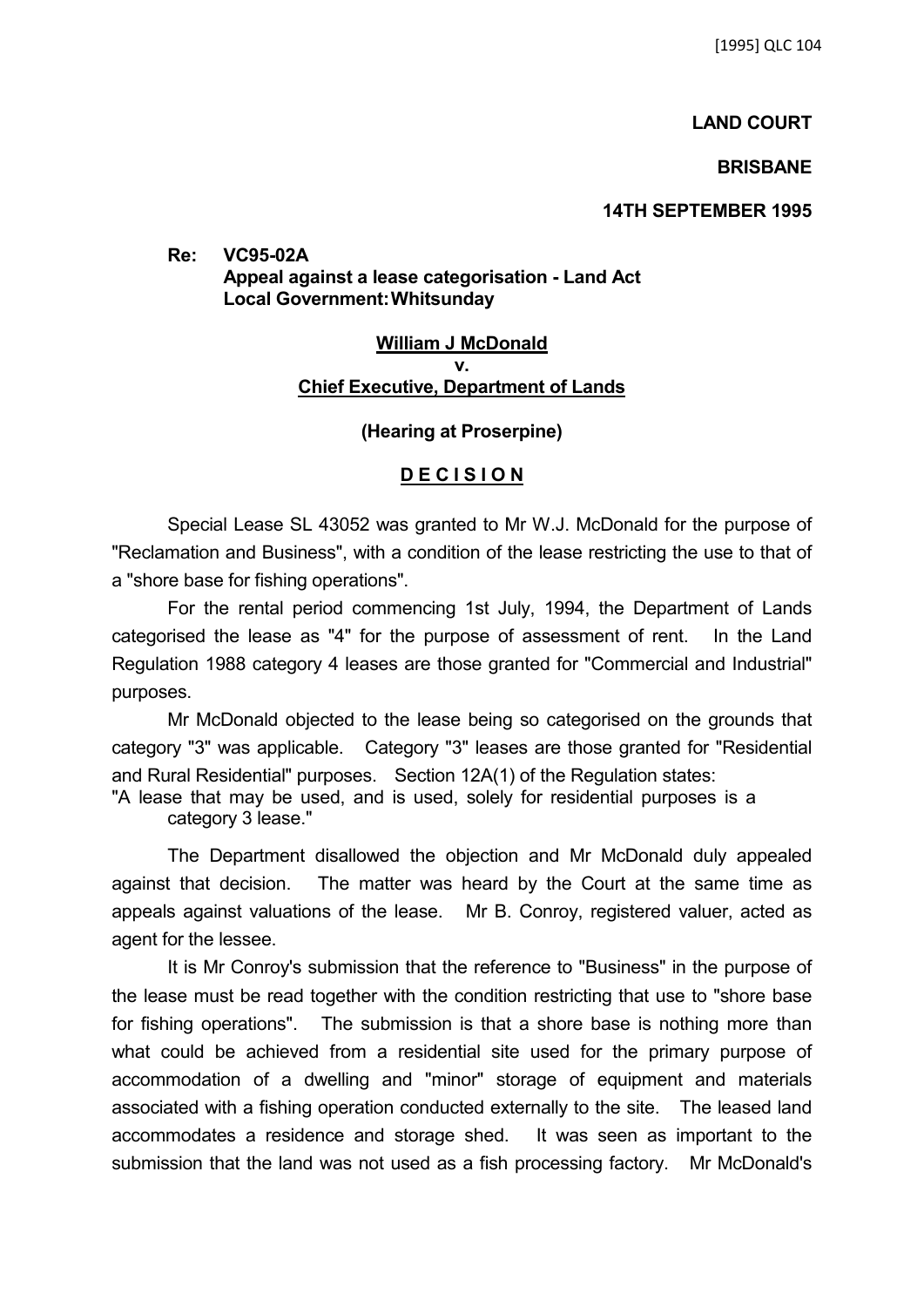evidence was that any "value adding" procedures relative to the catch, were conducted on the fishing boat itself, external to the site. He said that the selling of the catch was also conducted from the boat and if that occurred adjacent to the site then fish might be carried from the boat across the site to the street. Mr McDonald said that any refrigeration equipment in the shed was of a domestic nature for the production of ice and not for the storage of fish.

I accept that the actual dominant use of the site is for residential purposes as a shore base providing direct access to the boat used in the fishing operation. On the evidence that another fisherman in the area had obtained a licence for a "fish processing factory" the purposes for which the subject lease was granted would not have precluded such a business operation on this site, provided approval could have been obtained from the relevant authorities. The evidence in this matter is that commercial or industrial activities would not be permitted on the site by the Council. Nevertheless, I do not see that the "shore base" potentialities are restricted to residential use solely. At the very least the storage of equipment and materials necessary in the fishing operation, is permitted. The question of categorisation might have become clearer had there been no residence but merely the shed in which the storage activities took place.

While it is not relevant to the dates involved in this matter, it is observed that in Land Regulations 1995, which was reprinted as in force on 2nd August, 1995, Section 12 now expands on the "Commercial-Industrial" description of category "4" leases as follows:

"A lease is a category 4 lease only if -

(a)under its conditions the lease may be used for, and it is being used for, commercial, industrial or business purposes; and

(b)the lease does not fulfil the requirements for another category."

The appellant's argument here would still remain that the lease is not "being used for commercial, industrial or business purposes". It is clear however that the use is not restricted solely to residential use and for that reason 12(b) above would become relevant. That may of course be an argument for another day.

In the meantime, I have not been convinced that the decision of the Department to categorise the lease as "4" is wrong.

The appeal against that categorisation is therefore dismissed.